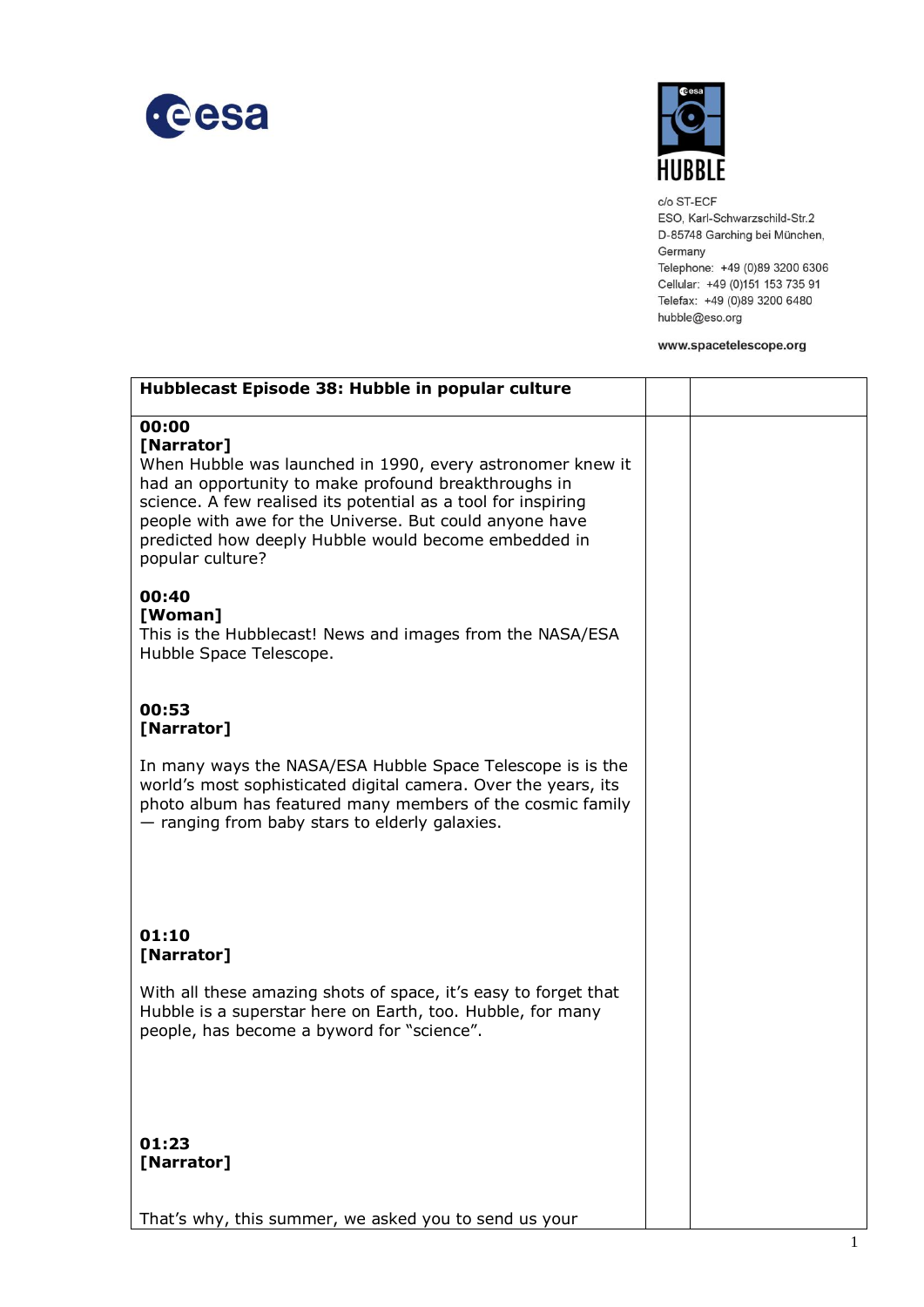| favourite examples of how Hubble has been used, or abused,<br>in the daily life of us earthlings. We liked some of your<br>suggestions so much that we wanted to share them.                                          |  |  |
|-----------------------------------------------------------------------------------------------------------------------------------------------------------------------------------------------------------------------|--|--|
| 01:37<br>[Narrator]<br>Hubble snapped this glowing planetary nebula, NGC 2818,<br>ejected by a dying star more than 10 000 light-years away.                                                                          |  |  |
| But this scientific picture has also inspired art and design $-$ for<br>example this striking electric guitar.                                                                                                        |  |  |
| 01:55                                                                                                                                                                                                                 |  |  |
| [Narrator]<br>The guitar isn't the only example of how the world of music<br>has taken to Hubble's stunning imagery $-$ there was also the<br>cover of this CD.                                                       |  |  |
| The picture isn't Andromeda, as the name of the album<br>implies it's actually part of the Carina nebula, and it looks<br>stunning here, photographed with Hubble's brand new WFC3<br>camera.                         |  |  |
| 02:15<br>[Narrator]                                                                                                                                                                                                   |  |  |
| Hubble also provided the cover to Pearl Jam's 2000 album<br>Binaural.                                                                                                                                                 |  |  |
| This thought-provoking picture of the Hourglass Nebula has<br>certainly made an impact - appearing also in the film Angels<br>and Demons, on the cover of National Geographic and in the<br>computer game Final Doom. |  |  |
|                                                                                                                                                                                                                       |  |  |
|                                                                                                                                                                                                                       |  |  |
|                                                                                                                                                                                                                       |  |  |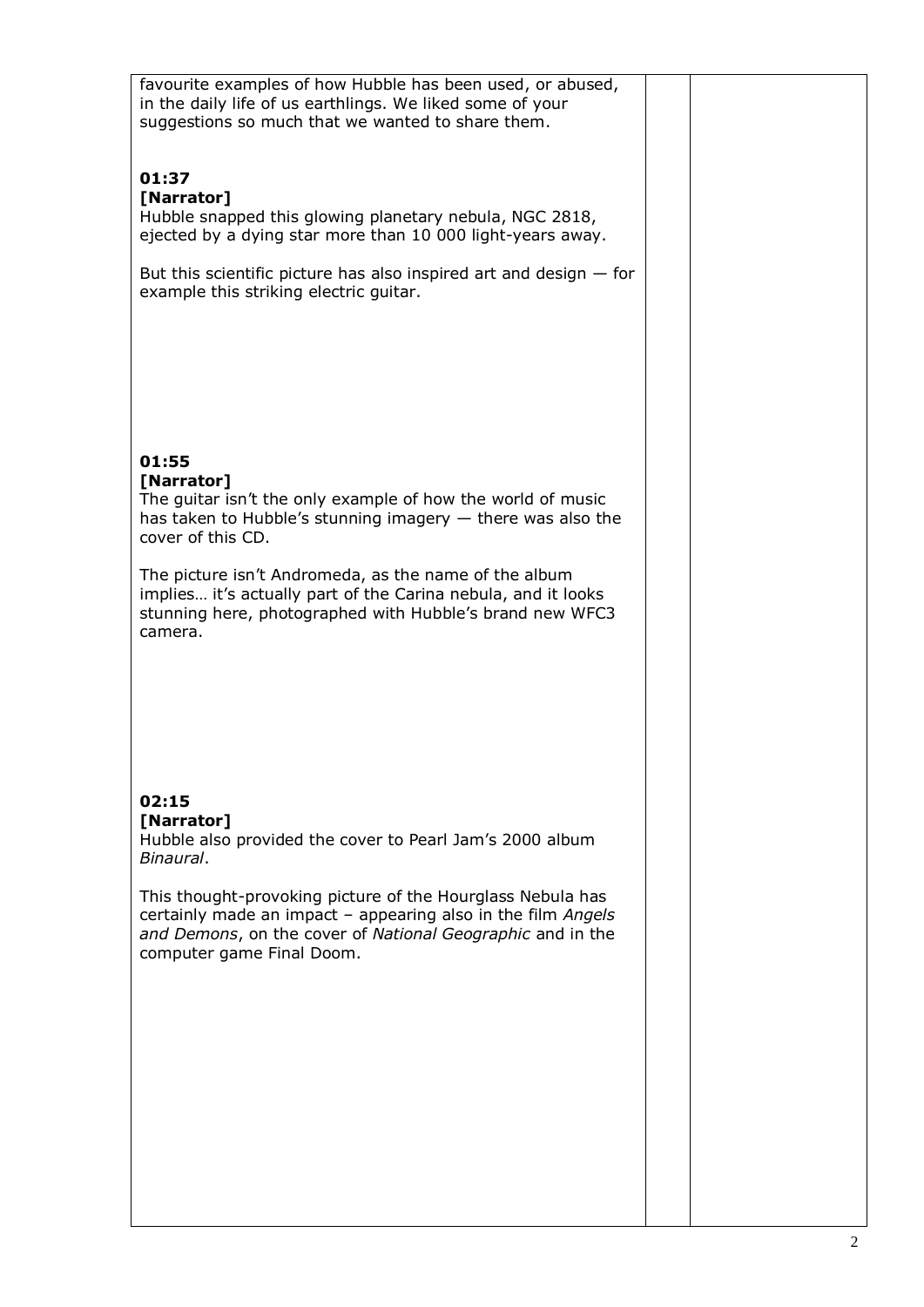## **02:36 [Narrator]** Maybe Hubble gets under people's skin sometimes. No, not in tattoos… though we did see an intriguing Hubble tattoo among the entries. But Hubble's imagery has become so ubiquitous that it maybe influences us in ways we don't imagine. **02:55 [Narrator]** The logo of the Firefox Browser, for example. Is it a fox running round the world? Perhaps, but to one person it isn't. Were the designers influenced by Hubble's iconic picture of the light echo around the star V838 Monocerotis? **03:13 [Narrator]** In the world of fashion, too, Hubble has made its mark. Hubble's photo of the Orion Nebula decorated the designer clothes in Ruffian's collection for autumn/winter 2010–11 Designed by Brian Wolk and Claude Morais, they were inspired by depictions of the cosmos including Hubble photos of the Orion Nebula and Van Gogh's *Starry Night*. **03:37 [Narrator]** And in Second Life, one committed fan has turned Hubble photos, including NGC 3603 and the Cat's Eye Nebula, into this elaborate gown.

Hubblecast is produced by ESA/Hubble at the European Southern Observatory in Germany.

The Hubble mission is a project of international cooperation between NASA and the European Space Agency.

**Credits**